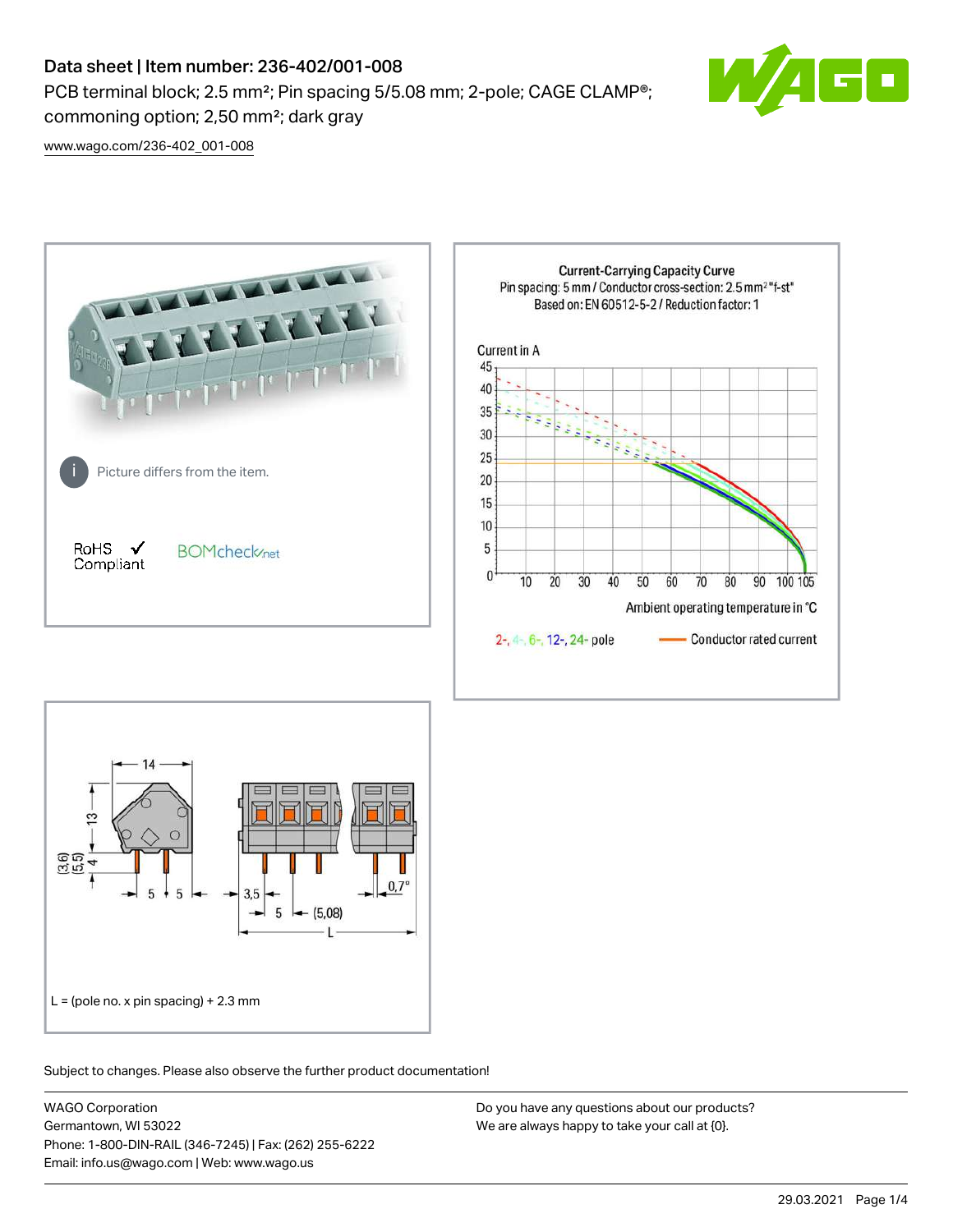

## Item description

- PCB terminal strips with CAGE CLAMP<sup>®</sup> connection, screwdriver actuation parallel or perpendicular to conductor entry  $\blacksquare$
- Versions with Ex approval П
- $\blacksquare$ Mixed-color PCB terminal strips from factory
- $\blacksquare$ Operating tools for factory wiring
- $\blacksquare$ 45° conductor entry angle permits a wide range of applications and wiring options
- П Set to metric or inch pin spacing by compressing PCB terminal strips or pulling them apart

#### Data

| Downloads<br><b>Documentation</b>                       |            |               |          |
|---------------------------------------------------------|------------|---------------|----------|
| <b>Additional Information</b><br>Technical explanations | 2019 Apr 3 | pdf<br>2.0 MB | Download |

### Installation Notes

Conductor termination

![](_page_1_Picture_13.jpeg)

Inserting a conductor via 3.5 mm screwdriver.

Screwdriver actuation parallel to conductor entry

![](_page_1_Picture_16.jpeg)

Inserting a conductor via 3.5 mm<br>Inserting a conductor via operating tool. screwdriver.

Screwdriver actuation perpendicular to conductor entry

![](_page_1_Picture_19.jpeg)

Subject to changes. Please also observe the further product documentation!

WAGO Corporation Germantown, WI 53022 Phone: 1-800-DIN-RAIL (346-7245) | Fax: (262) 255-6222 Email: info.us@wago.com | Web: www.wago.us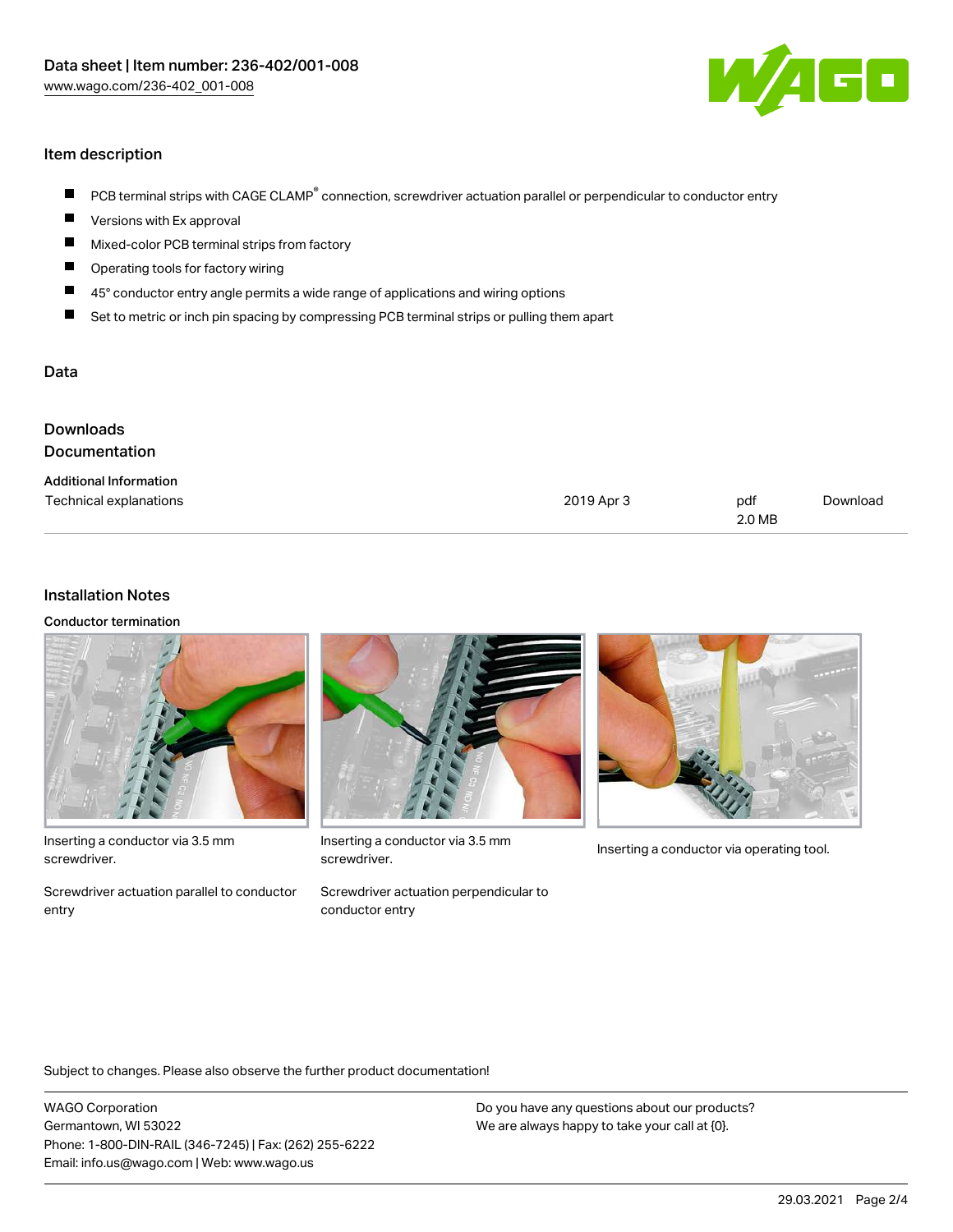![](_page_2_Picture_1.jpeg)

![](_page_2_Picture_2.jpeg)

Compared to standard screwdrivers, these operating tools are far more convenient for wiring PCB terminal strips at factory.

Installation

![](_page_2_Picture_5.jpeg)

PCB Terminal Strips placed behind each other save space – staggering them by half the pin spacing simplifies subsequent wiring of the first row.

Installation

Subject to changes. Please also observe the further product documentation!

WAGO Corporation Germantown, WI 53022 Phone: 1-800-DIN-RAIL (346-7245) | Fax: (262) 255-6222 Email: info.us@wago.com | Web: www.wago.us